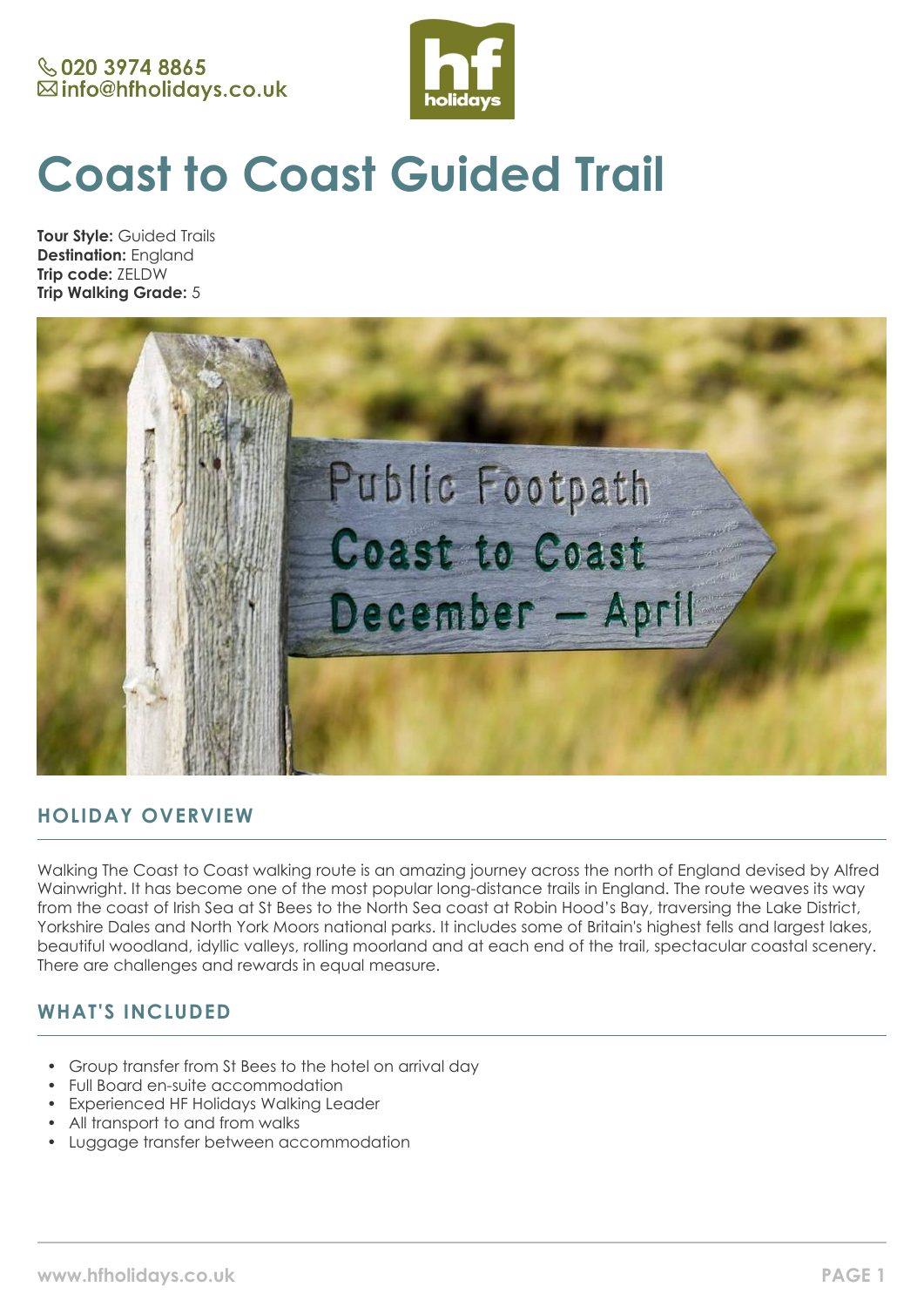# **HOLIDAYS HIGHLIGHTS**

- Alfred Wainwright's classic walk across England from the Irish Sea to the North Sea
- Outstanding scenery throughout with high fells, large lakes, beautiful woodland and moorland
- Stay at welcoming hotels and guesthouses along the route
- Cross three stunning national parks

## **TRIP SUITABILITY**

This Guided Walking/Hiking Trail is graded 5. This holiday is recommended for fit and experienced walkers only. You will require a good level of fitness as you will be walking every day. It is your responsibility to ensure you have the relevant fitness and equipment required to join this holiday. The Coast to Coast is a strenuous walk through some of England's most challenging terrain. There are several long days; terrain is at times rough underfoot with many steep and lengthy ascents. A sustained effort is required to complete this trail and provision cannot be made for anyone who opts out. Please be sure you can manage the daily mileage and ascent, detailed in the daily itineraries. The walking day is normally 6 to 8 hours, though there are two consecutive more strenuous days (days 6 and 7). It is important for your own and your fellow guests' enjoyment that you can maintain the pace. It makes sense to spend time getting fit before your holiday. We suggest that you do a number of longer walks, including some on hilly terrain. Cycling, jogging and swimming are also excellent for increasing stamina.



#### **ITINERARY**

## **Day 1: Arrival Day**

Check-in is at the Shepherds Arms from 15.00. Your leader will either be on the transfer from St bees (1630hrs) or will be in the residents lounge at 1900 to meet the group for a quick introduction to the holiday before dinner.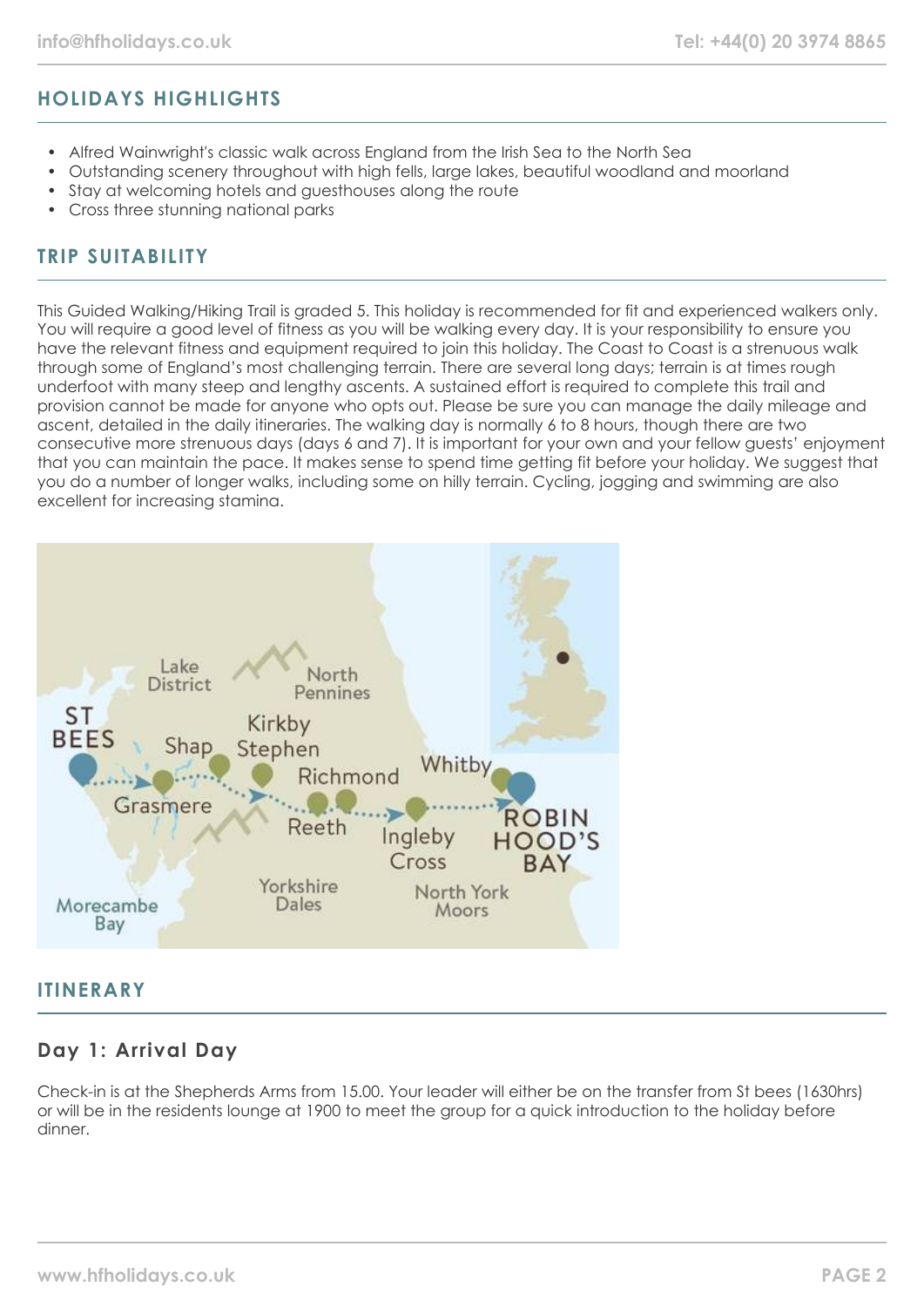# **Day 2: St Bees To Ennerdale Bridge**

After a ceremonial dipping of the toes in the Irish Sea, our first four miles follow the cliff path past St Bees Lighthouse. The cliffs, about 300 feet high, are nature reserves and important sites for nesting seabirds. Leaving the coast we head inland through the village of Cleator, an old farming village before the advent of iron-ore mining. From the abandoned industrial landscape of West Cumbria we walk east to Dent (1,131 feet), our first ascent. We are rewarded with magnificent views to the Lake District fells, the west Cumbrian coast and on a clear day the Galloway hills. Descending steeply, we continue through the pretty Nannycatch valley to Ennerdale Bridge.

14.5 miles (23km) with 2,900 feet (750m) of ascent

## **Day 3: Ennerdale Bridge To Seatoller**

A rough path alongside Ennerdale Water, then a forestry track leads us to Black Sail hostel and an amphitheatre of spectacular mountain scenery. The craggy north face of Pillar to the south and the impressive summit of Great Gable dominate the head of the valley. After a rough, steep ascent from Ennerdale we follow Moses Trod. This old packhorse route leads us to Honister Pass with the slate quarry and visitor centre, before we follow a grassy track down to Seatoller.

14 miles (22.5km) with 2,500 feet (700m) of ascent

## **Day 4: Seatoller To Grasmere**

We leave the Borrowdale Valley along another packhorse route following Stonethwaite, beneath the imposing Eagle Crags. Ascending a rough, steep path to Greenup Edge, we usually descend to the shelter of Easdale Gill and down into Wordsworth's village of Grasmere. If time allows we can follow a broad ridge to Helm Crag before a final steep descent leads us into Grasmere.

9.5 miles (15km) with 2,120 feet (650m) of ascent

## **Day 5: Grasmere To Patterdale**

Our low-level route today involves another packhorse track, becoming steeper and reaching its highest point (1,929 feet) at Grisedale Hause. The scenery gets grander by the minute as the fells tower above Grisedale Tarn, St Sunday Crag and Fairfield on the right, and the Helvellyn massif on our left. Our descent to Patterdale is a rocky path. The high level route traverses St Sunday Crag (2,756ft). This involves an additional ascent of about 1,000 feet, and rewards us with excellent views of Lakeland and Ullswater as we descend steeply to **Patterdale** 

8½ miles (14km) with 2,100 feet (640m) of ascent

# **Day 6: Patterdale To Shap**

Leaving Patterdale we follow a narrow path up to Angle Tarn at the head of Ullswater. We walk along the Roman road of High Street, and then ascend to the summit of Kidsty Pike, the highest point on the entire walk at 2,560 feet. Descending steeply to the southern end of Haweswater we follow an undulating stony path along the shores of Haweswater to Burnbanks. We leave the Lake District National Park and continue through the wooded valley of the River Lowther to Shap, passing the picturesque ruins of Shap Abbey.

15 miles (25km) with 3,740 feet (1150m) of ascent

# **Day 7: Shap To Kirkby Stephen**

A long day but easier underfoot, we pass through the gentler hills of the limestone plateau in an area littleknown to walkers before the Coast to Coast became popular. We visit Sunbiggin Tarn - part of a National Nature Reserve - continuing over Ravenstonedale Moor through Smardale to Kirkby Stephen.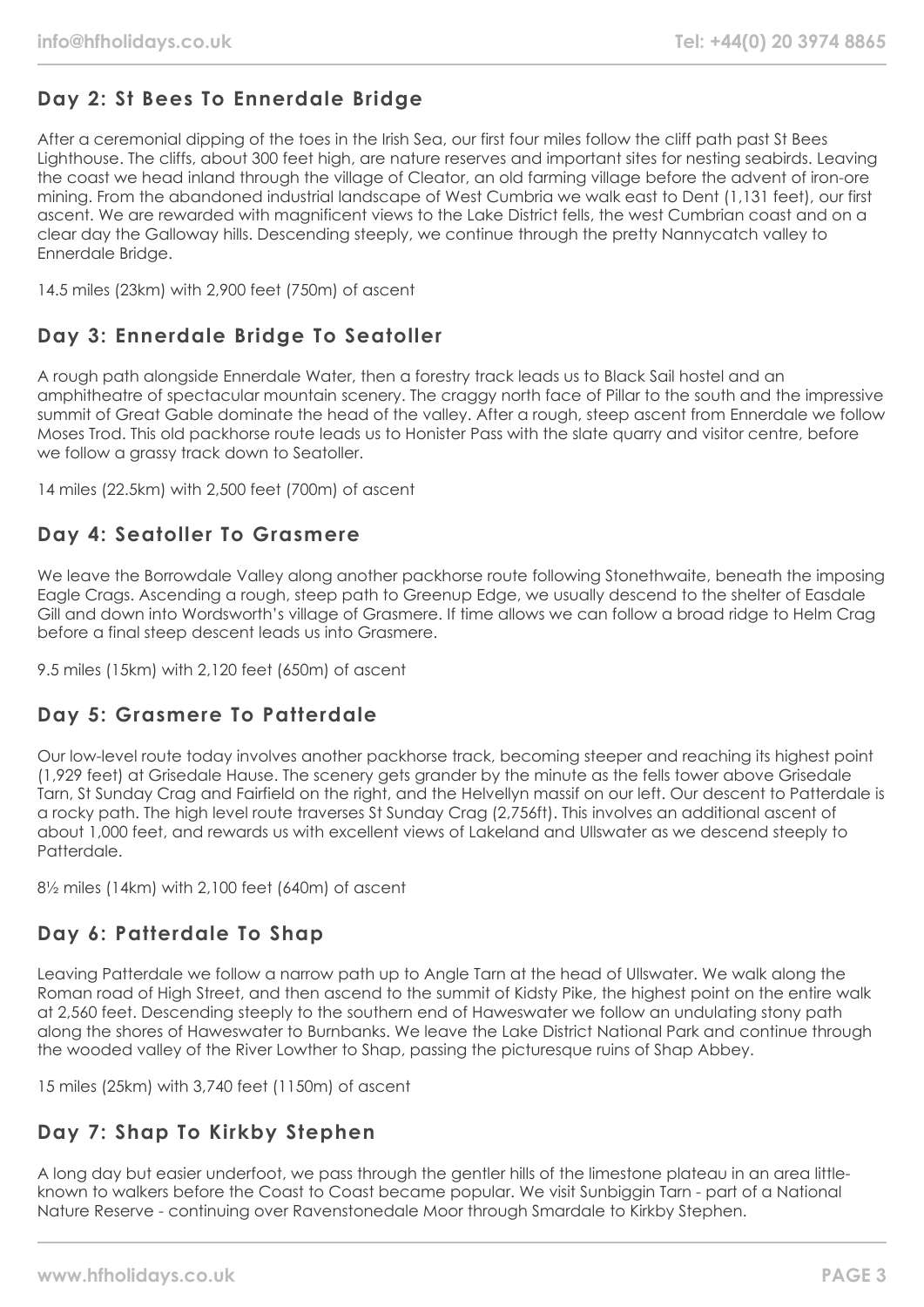19.5 miles (31.5km) with 1,870 feet (570m) of ascent

# **Day 8: Kirkby Stephen To Keld**

Leaving the market town of Kirkby Stephen, we pass through the village of Hartley and ascend the fell road to Hartley Fell. A track leads us to the summit of Nine Standards Rigg, at 2,170 feet the Pennine watershed. From this point we see to the north Cross Fell, the highest point of the Pennines, with the lovely Eden valley below. Westwards are the outline of Lakeland hills in the distance, whilst to the southwest and south lies the Mallerstang valley backed by Wild Boar Fell and the Howgills. From here we descend the wet and peaty moors by way of Whitsundale into Swaledale and down to the tiny village of Keld.

11 miles (18.5km) with 1,920 feet (600m) of ascent

## **Day 9: Keld To Reeth**

We briefly follow the Pennine Way as we cross the Swale near Kisdon Force then continue on a good track to Crackpot Hall. A narrow traversing path takes us along Swinner Gill to the site of an old mine. The valley was an important and busy area of lead mining during the 17th to 19th centuries, and for much of the day we will be walking along good tracks through the fascinating remains of this industrial landscape. Our destination is Reeth, an attractive village where old houses are built around a large rectangular green.

11 miles (18km) with 1,800 feet (540m) of ascent

## **Day 10: Reeth To Richmond**

Following field paths along the delightful River Swale we reach 12th century Marrick Priory, now an adventure centre. We leave the river to pass the hamlet of Marrick, then the attractive little village of Marske, with its 12th century church. Continuing high above the Swale, we pass Whitcliffe Scar and continue to reach the picturesque and historic town of Richmond, dominated by the dramatic Norman castle.

10.5 miles (17km) with 1,300 feet (600m) of ascent

## **Day 11: Richmond To Danby Wiske**

From Swaledale to the Cleveland Hills is the Vale of Mowbray, a fertile plain just above sea level and the only section of our journey that lies entirely over low ground. From the cobbled streets of Richmond we continue along the Swale, passing under the A1 where it crosses the river at Catterick Bridge. At the church in Bolton-on-Swale there is a monument to a local resident who is said to have lived for 169 years. We finish at Danby Wiske, at 110 feet the lowest point on the entire walk.

15 miles (24.5km) with 740 feet (230m) of ascent

# **Day 12: Danby Wiske To Carlton Bank**

As we continue across the Vale of Mowbray, following an assortment of field paths, farm roads and quiet lanes, the Cleveland Hills become visible ahead, the village of Ingleby Arncliffe nestling at the foot. Our first ascent of the day is Beacon Hill, a fine viewpoint despite being only 982 feet high. The Ordnance Survey column on the summit, starting point for the Lyke Wake Walk, marks the start of the North York Moors section of our walk, today a splendid high-level traverse along the escarpment of the Cleveland Hills. We descend steeply into the peaceful wooded valley of Scugdale, and then ascend again towards the open expanse of Carlton Moor and our destination of Carlton Bank.

17 miles (27km) with 2,400 feet (750m) of ascent

# **Day 13: Carlton Bank To Blakey Ridge**

We begin the day with a rugged, steeply undulating walk past the dramatic Wainstones to Clay Bank Top,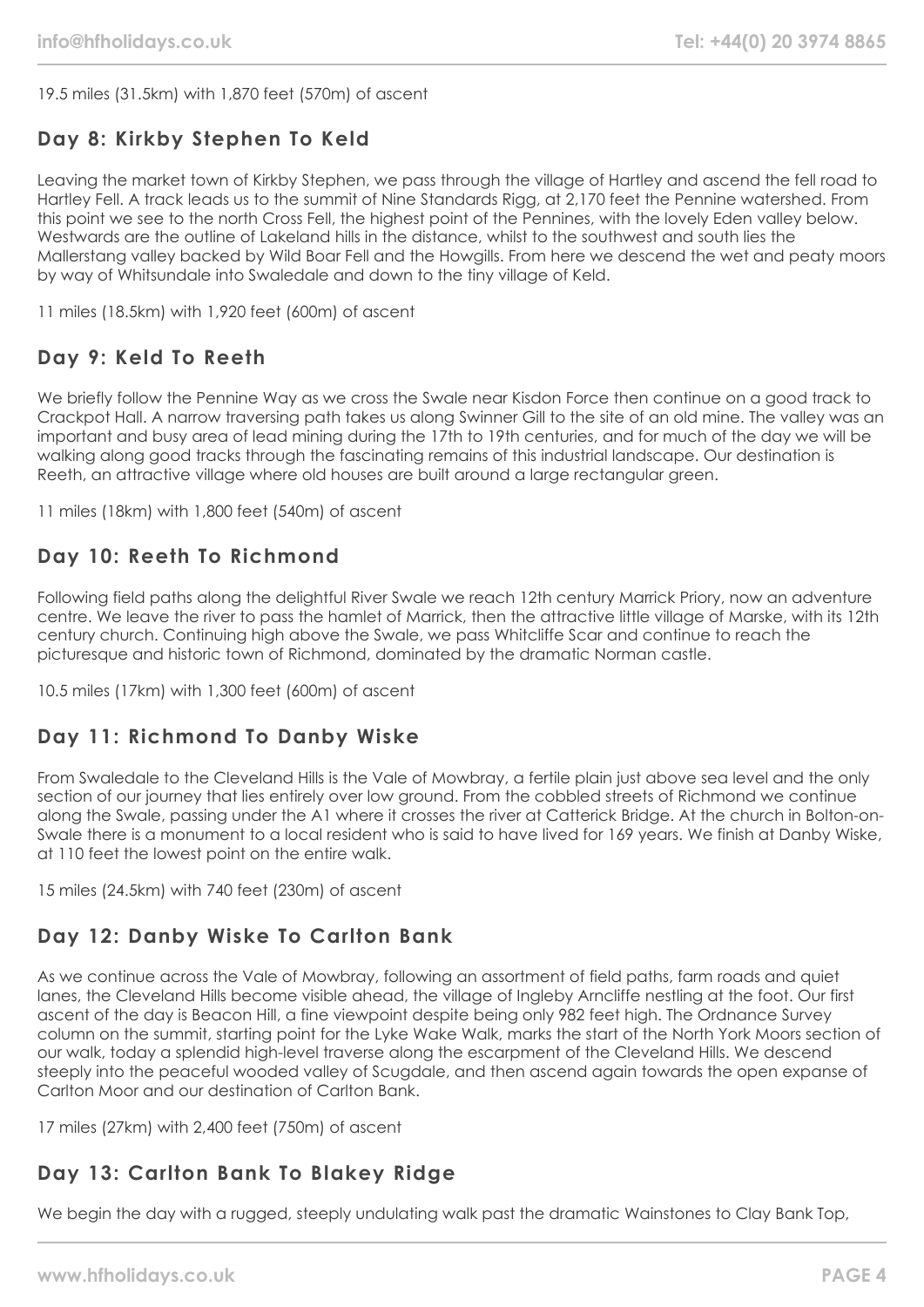where we ascend Carr Ridge and continue eastwards to Round Hill, at 1,489 feet the highest point on the Cleveland Hills. After Urra Moor we join the old ironstone railway at Bloworth Crossing, following the track to the 16th century Lion Inn, standing alone on Blakey Ridge.

12 miles (19.5km) with 1,950 feet (585m) of ascent

## **Day 14: Blakey Ridge To Grosmont**

Crossing the head of Rosedale, we see a number of ancient crosses and visible scars of the ironstone workings. A good track takes us over Danby Moor to Great Fryup Head and on to Glaisdale Rigg. We descend to the village of Glaisdale with the 17th century Beggar's Bridge. Along the wooded Esk Valley we cross the river at Egton Bridge, and then follow an old toll road to Grosmont.

13 miles (21.5km) with 660 feet (200m) of ascent

## **Day 15: Grosmont To Robin Hood's Bay**

Our final day starts with a steep surfaced road ascent out of Grosmont to Sleights Moor. From the high point of Flat Howe (953 feet) we look ahead to the North Sea, with Whitby and its Abbey. We drop into the pretty wooded valley of Little Beck, and then re-ascend to cross Greystone Hills, the last stretch of moorland. Continuing to the village of Hawsker, we enjoy an invigorating cliff walk along part of the Cleveland Way to our destination at Robin Hood's Bay.

15 miles (24.5km) with 2,300 feet (700m) of ascent

#### **Day 16: Departure Day**

## **ACCOMMODATION**

## **Shepherds Arms Hotel, Ennerdale Bridge - Coast To Coast**

The Shepherds Arms is a well-known landmark at the centre of Ennerdale Bridge and close to the Coast to Coast. An old village centre farm, the Shepherds Arms Hotel is a comfortable and friendly destination. Rooms include TV, hairdryer, tea and coffee making facilities and toiletries. Wi-Fi and mobile phone coverage are limited.

## **Glaramara Hotel, Borrowdale Valley - Coast To Coast**

Situated in the Borrowdale Valley, the Glaramara Hotel is the perfect base for our group. A home away from home with the additional plus of drying facilities, and roaring log fires. All rooms have a hospitality tray which includes tea and coffee, and bathrooms are equipped with toiletries. Free Wifi is available too.

## **The Royal Hotel, Dockray - Coast To Coast**

The Royal Hotel is a family run traditional country hotel and nestles among the Lake District Fells, about one mile from the shores of Ullswater. Rooms include TV, tea and coffee making facilities and a hairdryer. Wi-Fi is also available.

#### **Westmorland Hotel, Tebay - Coast To Coast**

Westmorland Hotel is in a surprisingly tranquil and secluded location with a lovely lakeside restaurant and excellent facilities. Rooms include TV, WiFI, tea and coffee making facilities, locally sourced toiletries and a hairdryer. Drying facilities are available.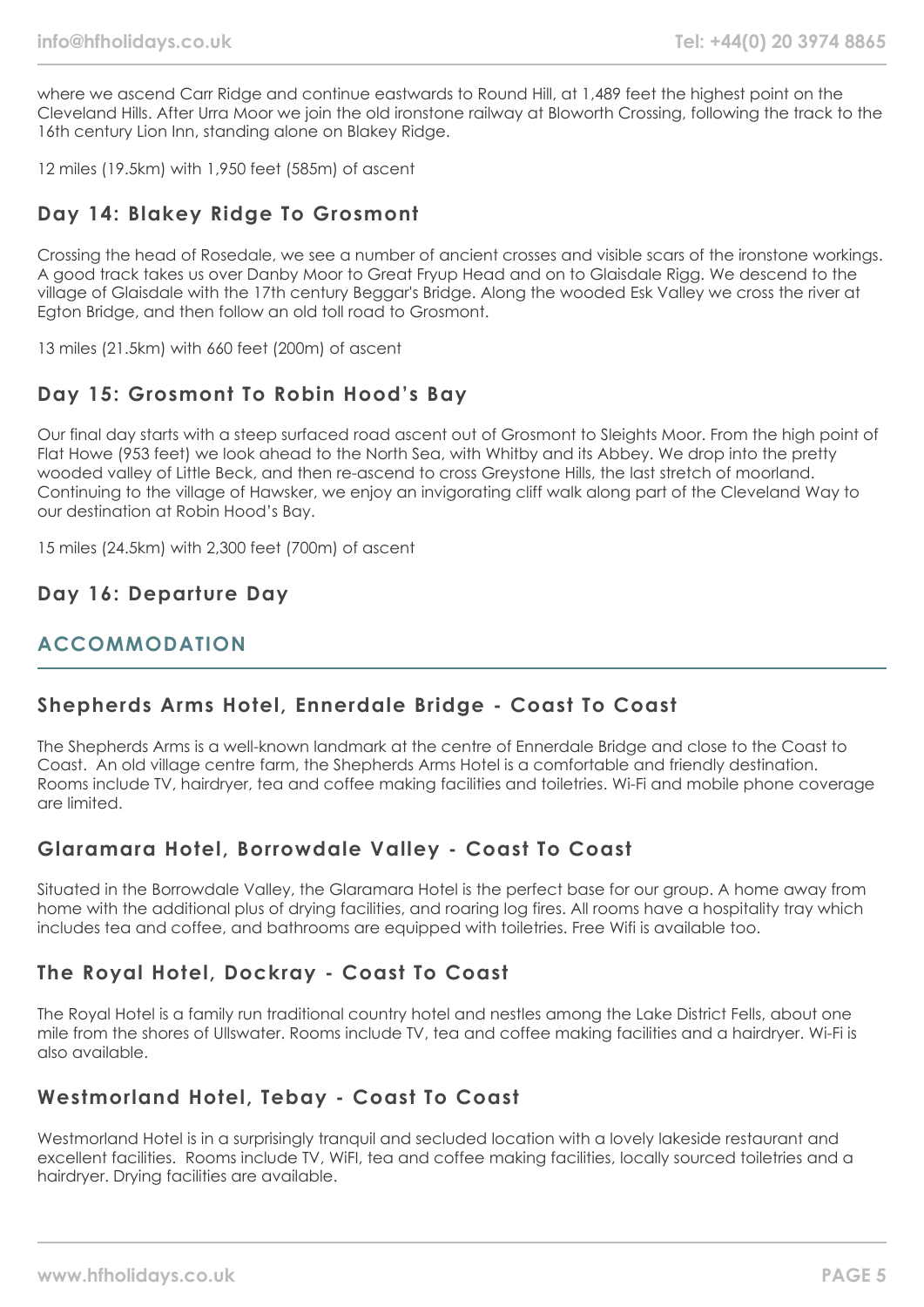# **Shap Wells Hotel, Shap - Coast To Coast**

Shap Wells Hotel is situated in a secluded wooded valley and is surrounded by mountain streams. The hotel has many of its original features, and care has been taken to retain the true character of the building. There are fantastic views overlooking the fells, and the grounds are home to a thriving red squirrel colony. Rooms include TV, tea and coffee making facilities and complimentary Wi-Fi. Drying facilities are available and guests have full use of the comfortable public lounges, games room and small aerobic gymnasium.

## **Black Lion Hotel, Richmond – Coast To Coast**

Situated in the heart of the historic town of Richmond, the Black Lion Hotel is a family-run, converted Georgian coach house. Featuring open log fires in the bar area, a warm welcome awaits. All rooms have TV, complimentary WiFi and tea and coffee making facilities.

## **Larpool Hall - Coast To Coast**

Escape to Whitby, whose handsome harbour and medieval streets are famously the setting for Bram Stoker's Dracula and home to the world's best fish and chips, for a stay in Larpool Hall. This imposing Grade II listed Georgian mansion has been part of the town for hundreds of years and has evolved to offer an updated take on traditional hospitality. The Hall retains its original grandeur and styling, while offering guests the perfect mix of contemporary comforts to deliver a large amount of atmosphere and character. Sweep up the magnificent staircase, marvel at the impressive fireplaces, watch through the large picture windows and feel yourself transported. With 29 rooms, 14 acres of attractive grounds and views over the Esk Valley, you couldn't be better placed. Step out to explore the coast, Captain Cook country or walk on the Cleveland Way. Discover Robin Hood's Bay and hunt for fossils or head deep into the North York Moors for a contrasting landscape carpeted in sweetly scented heather.

## **USEFUL HOLIDAY INFORMATION**

## **Holiday Information**

We try to create a relaxed atmosphere on the walk but please listen to safety instructions from your leader.

Keep members of the group in view especially when weather or visibility is poor. If you leave the group, then your leader will no longer have responsibility for you. Our leaders consider the safety of the group as a whole and are likely to be more cautious over potential risks such as bad weather.

## **Food & Transport**

#### **Packed lunches**

Our packed lunches will be too much food for some and not enough for others, if you feel you might need more food during the walk, please bring a supply of snacks to supplement this – it won't always be possible to buy these on the route. Your packed lunches will include: bread sandwiches or rolls with a choice of filling; some fresh fruit; fruit cake/flapjack or similar, crisps and/or yoghurt, fruit, biscuits.

#### **Dietary Requirements**

Our partner hotels can cater for most dietary requirements, but it is important you advise us of any allergies and dietary restrictions you have at the time of booking.

#### **Luggage Transfers**

When you change from one Hotel to another we will arrange for your luggage to be transferred for you. This is included in the cost of your holiday. Please remember that other people will need to move your suitcase so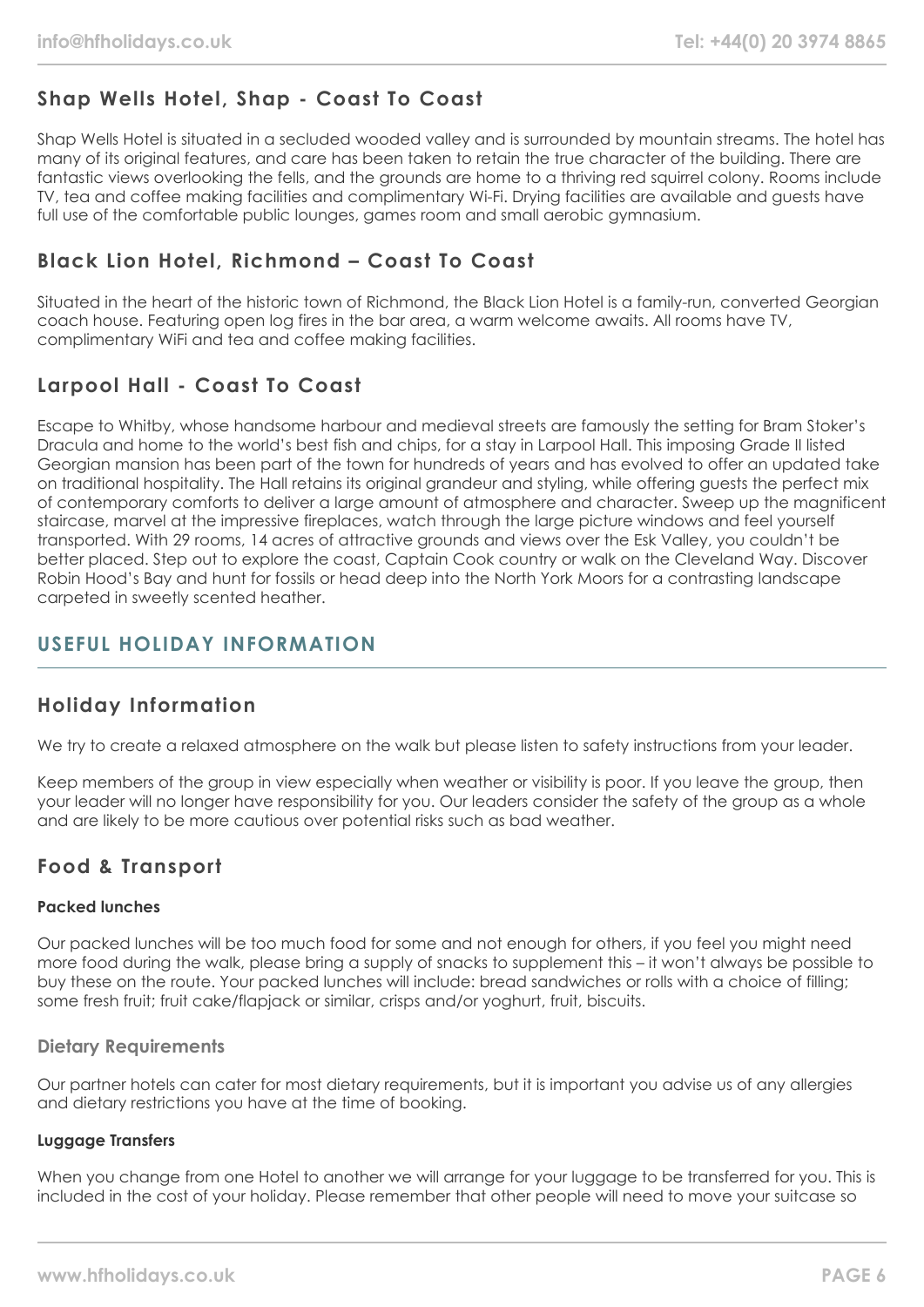please pack thoughtfully with a maximum of 20 kilos. If you can limit your luggage to one bag, rucksack or suitcase that would be very helpful. Please make sure your bags are clearly labelled with your name and "HF Holidays".

## **Joining Instructions**

Holiday Start: As this holiday starts and finishes at two different points, travelling by train may be the most convenient method of travel. The nearest rail station to Ennerdale Bridge is at St Bees.

The transfer from St Bees to your first hotel is included in the price of your holiday. You will be met at St Bees Railway Station car park at 16.30pm (the train from Carlisle usually arrives at this time) for the 30 minute taxi transfer to the Shepherds Arms. If you run into travel problems and may be late, please let us know so we can ask the transfer to wait where possible.

If you will not be using our transfer, and instead will be arriving independently at The Shepherds Arms, please let us know by emailing [reservations@hfholidays.co.uk.](mailto:reservations@hfholidays.co.uk) This is so the group is aware not to wait for you.

For train times and route planning visit [www.nationalrail.co.uk](http://www.nationalrail.co.uk/) or call 03457 484950.

Holiday Finish: Your holiday finishes at Larpool Hall, Whitby. The nearest railway station is in Whitby, but you may find the journey from Scarborough station is more convenient. The House Manager at Larpool Hall will arrange a taxi to either station for you, which could be shared. The 2 mile journey to Whitby will cost £5.20 per taxi; the 20 mile journey to Scarborough will cost £30 per taxi. The House manager will arrange shared taxis wherever possible for you.

## **Essential Information**

#### **Essential Equipment**

To enjoy walking/hiking comfortably and safely, footwear, clothing and equipment need to be suitable for the conditions. Safety and comfort are our priorities, so our advice is to come prepared for all eventualities.

- Footwear with a good grip on the sole (e.g.Vibram sole) is the key to avoiding accidents
- Waterproof walking/hiking boots providing ankle support and good grip are recommended (ideally worn in), and specialist walking socks to avoid blisters.
- Several layers of clothing, which can be added or removed, are better than a single layer (include spares)
- Fabrics (lightweight and fast-drying) designed for the outdoors are recommended
- Waterproof jacket and waterproof over trousers
- Warm hat and gloves. Gaiters are an optional but useful extra
- Denim jeans and capes are not suitable on any walks
- Rucksack with a waterproof liner
- Thermos flask for a hot drink
- Water bottle (at least 1 litre)
- Spare high-energy food such as a chocolate bar
- Small torch
- First aid kit your leader's first aid kit doesn't contain any medication or blister kits (such as Compeed)

#### **Optional Equipment**

- Walking poles are useful, particularly for descents
- Insect repellent
- Sun hat
- Sunglasses
- Sun cream
- Camera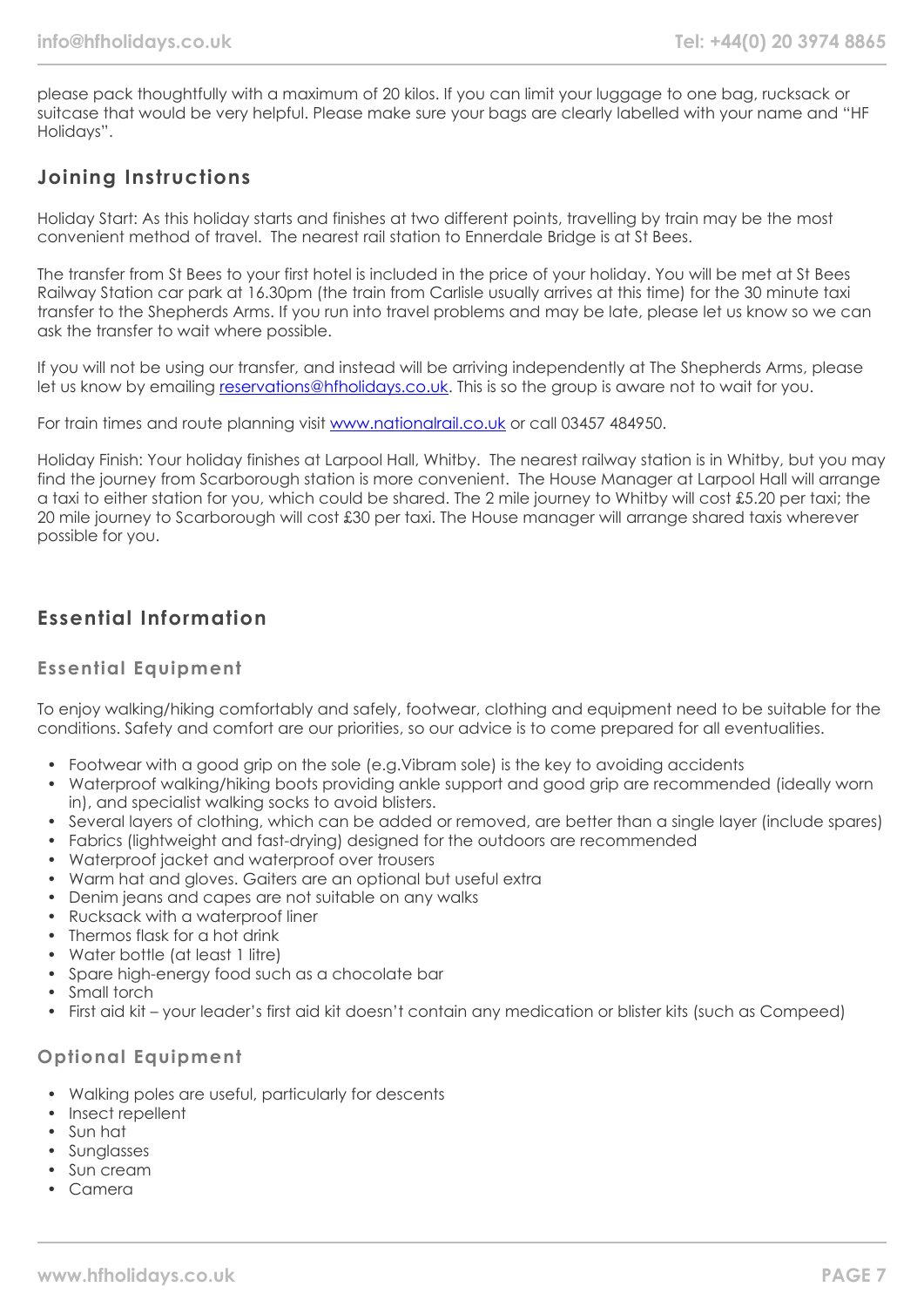## **Useful Information**

Our experienced and knowledgeable volunteer leaders undergo a thorough assessment to lead you on your Guided Walking/Hiking Trail and are delighted to share their knowledge and enthusiasm with you.

Please ensure you complete and hand in your registration form on arrival and let the leader know about any medical problems you may have. This may be useful in the event of a problem on the walk and will be treated confidentially by the leader.

#### **In The Event Of A Problem**

If you become separated from the party, please stay where you are. Your leader will retrace their steps to find you.

All our leaders carry a mobile phone, group shelter, spare maps and a compass. In the unlikely event your leader is incapacitated, please use any emergency kit in their rucksack. Call the emergency services (call 999 in the UK, or 112 overseas).

Please then try to call the hotel where you are staying to let them know there is a problem.

#### **Ticks**

Ticks are tiny creatures that live in vegetation and can attach themselves to passing animals or walkers and may carry a risk of Lyme Disease. Please refer to NHS advice and guidelines for information prior to your holiday.

#### Suggested Reading and Maps

Your leader will carry all the necessary maps and guides. For you own interest you may consider looking at some of the following:

#### [www.wainwright.org.uk/coasttocoast](http://www.wainwright.org.uk/coasttocoast)

Chris Jesty's 2010 update to Alfred Wainwright's A Coast to Coast Walk: Second Edition

1:25,000 strip map by A-Z. "Coast to Coast

A-Z Adventure Atlas" (2013 version)

## **HOW TO BOOK**

When you're ready to book, you can choose to **book online** or book **over the phone**. Our website offers secure online booking for our holidays, is available 24/7, and offers more in-depth information about all our holidays. If you prefer to call us, our experienced and knowledgeable team are available to answer any specific questions you have and can offer guidance as to which holiday is best suited to your needs.

Our office is open: Monday to Friday: 9am – 5.30pm, Saturday: 9am – 1pm, Sunday & Bank Holiday Monday: closed

#### **PAYING YOUR DEPOSIT**

To secure the holiday of your choice, you will need to pay a deposit: UK & European Holidays: £150 per person and Worldwide Holidays: £250 per person. You can pay your deposit by debit or credit card with no additional card fees charged or make an online BACS payment directly into HF's bank account, please see details under BACS payments. You can also pay your deposit by cheque within seven days of booking. Cheques should be made payable to 'HF Holidays Ltd' with your booking reference / Order ID on the back.

#### **NON-MEMBER FEE**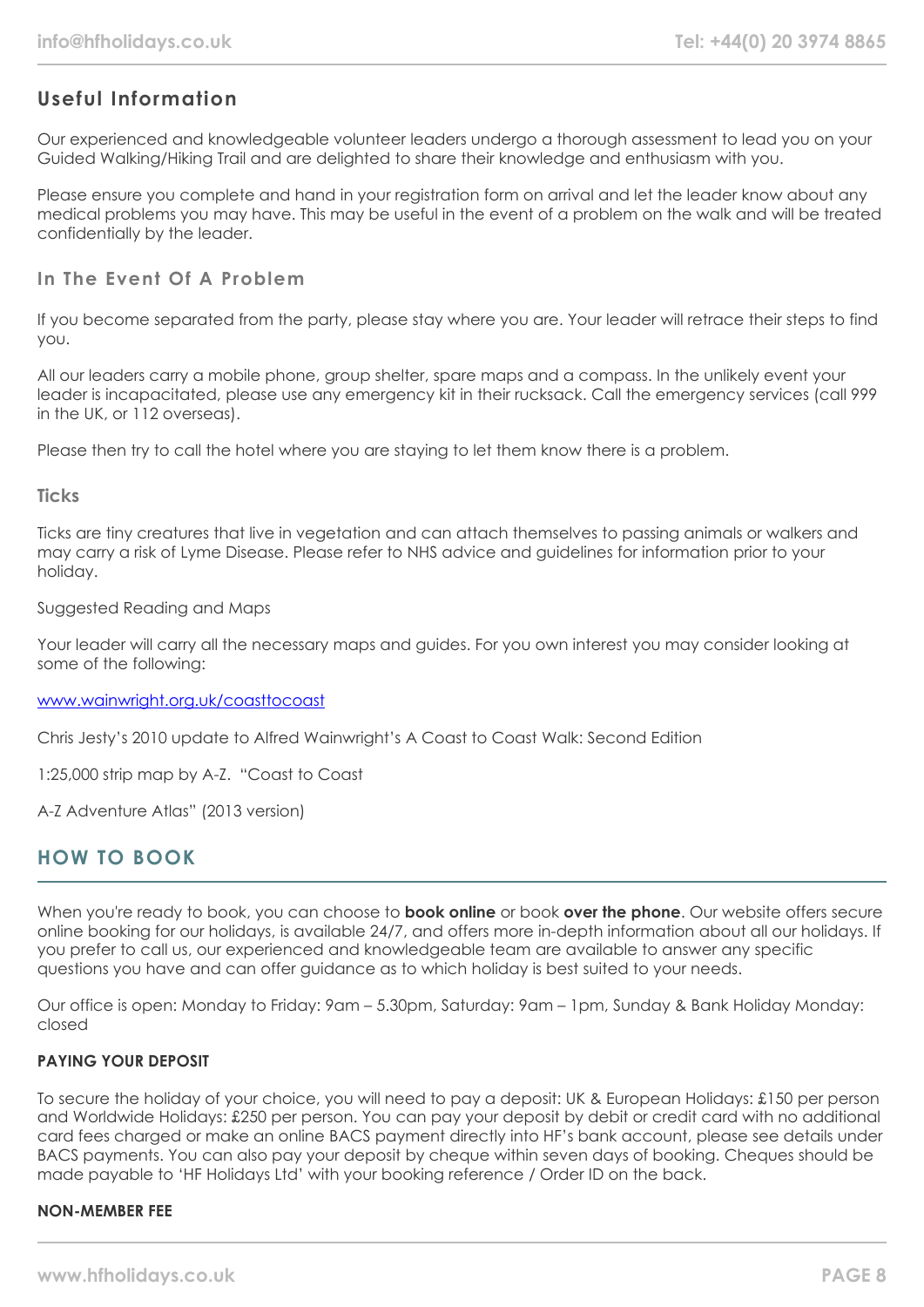Non-members can join our holidays by paying a Non-Member's fee of £30 per person per holiday. Alternatively, full membership is available from £100 – visit hfholidays.co.uk/membership for details.

#### **BACS PAYMENTS**

Please quote your booking reference / Order ID when you make your payment online: Bank Name: National Westminster Bank, Account Name: HF Holidays Limited, Account Number: 48904805, Sort Code: 60-00-01, IBAN: GB90NWBK60000148904805

Once we have received your booking and deposit, we will send a confirmation invoice to the lead name. Please check this carefully. For bookings 'with flights' it is essential that the names on your booking confirmation invoice match those on your passport for bookings overseas. Please advise us immediately of any errors. Any name changes after the balance of your holiday has been paid will be subject to a fee levied by the airline.

#### **MANAGE MY BOOKINGS**

Payments can also be made through the [Manage My Booking](https://www.hfholidays.co.uk/about-us/bookings/my-booking) function on our website. Click on the link at the top of our homepage. This is available to all customers who provide an email address at the time of booking.

#### **YOUR FINAL BALANCE**

Your final balance payment is due 6 weeks before departure if you are staying in an HF Holidays UK country house, 8 weeks before departure if you are travelling on one of our holidays in Europe and 10 weeks before departure if you are on a Guided Trail staying in one of our partner hotels or are travelling on a Worldwide holiday. As with paying your deposit, you can pay your final balance by debit or credit card, make an online BACS payment directly into HF's bank account or pay by cheque.

#### **TRAVEL INSURANCE**

Travel insurance is an important part of any booking and essential for one of our holidays. HF Holidays works with specialist. Insurance Brokers Campbell Irvine Direct. For more information or to obtain a quote call them on [01702 427 236](tel:01702427236) or visit [hfholidays.co.uk/insurance](https://www.hfholidays.co.uk/about-us/bookings/insurance)

#### **PEACE OF MIND**

#### **ATOL:**

The air holidays and flights in this brochure are ATOL-protected, since we hold an Air Travel Organiser's Licence granted by the Civil Aviation Authority. Our ATOL number is ATOL 710. In the unlikely event of our insolvency, the CAA will ensure that you are not stranded abroad and will arrange to refund any money you have paid us for advance bookings. For further information visit the ATOL website [atol.org.uk](https://www.atol.org/)

#### **MEMBER OF ABTOT:**

HF Holidays is a member of ABTOT (The Association of Bonded Travel Organisers Trust Limited) which provides financial protection under the Package Travel, Package Holidays and Package Tours Regulations 1992 for HF Holidays Ltd and in the event of their insolvency, protection is provided for the following: 1. non-flight packages commencing in and returning to the UK; 2. non-flight packages commencing and returning to a country other than the UK; 3. flight inclusive packages that commence outside of the UK and Republic of Ireland, which are sold to customers outside of the UK and Republic of Ireland. 1, 2 and 3 provides for a refund in the event you have not yet travelled. 1 and 3 provides for repatriation. Please note that bookings made outside the UK and Republic of Ireland are only protected by ABTOT when purchased directly with HF Holidays Ltd.

#### **TRIP NOTE VALIDITY**

These Trip Notes are valid based on the date printed at the bottom of the page. They will occasionally be updated post booking and pre-departure. We will send you the latest trip notes prior to departure through a link in your pre departure documents or we can send you a copy in the post if preferred.

In booking this trip you should be confident in your ability to participate in all activities described in these Trip